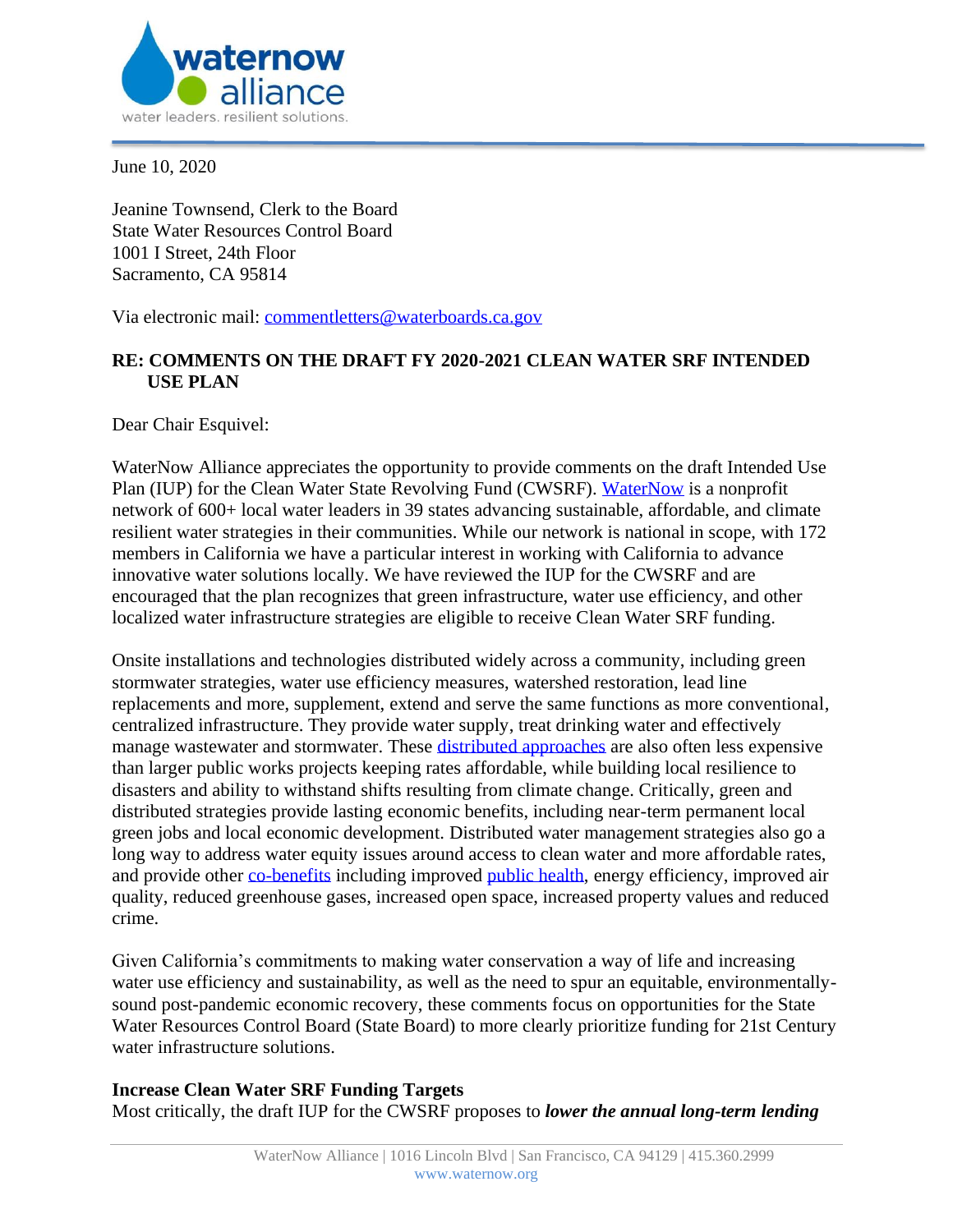Draft CWSRF IUP WaterNow Comments Page 2 of 3

*capacity of the CWSRF program by more than 40%,* from an annual lending target of \$1 billion in the previous IUP to  $$586$  million in the current draft.<sup>1</sup> This significant reduction runs counter to statewide priorities, including but not limited to:

- The Governor's draft 2020 Water Resilience Portfolio Recommendation 4.1 which calls for **increasing** financial capacity to support recycling, reuse, and wastewater projects through the Clean Water State Revolving Fund and other state and local funding mechanisms;
- The growing need for increased investment in water infrastructure;
- High demand for CWSRF funds for Green Project Reserve eligible projects; and
- Critically needed local economic stimulus to address the local financial impacts of the COVID-19 pandemic.

Reducing funding capacity for such a vital program could undermine local water agencies' essential efforts to bolster California's investments in sustainable water infrastructure that will help stimulate the economy. For these reasons, we respectfully recommend that the State Board direct staff to re-evaluate the draft IUP funding targets and increase the targets wherever possible. At a minimum, we urge the State Board to allow additional stakeholder and Board member review of the funding capacity analysis and, if appropriate, develop a revised analysis to guide the program this fiscal year and over the long term.

# **Expand the Green Project Reserve**

Nothing in EPA's Clean Water SRF guidance limits California's ability to prioritize SRF funds for Green Project Reserve (GPR) eligible projects. As the draft IUP acknowledges, demand for SRF funding for green projects in the State exceeds the GPR minimum of 10%. For this reason, we recommend that the IUP increase its estimate for GPR projects from the estimated \$11 million minimum to be able to accommodate and indeed prioritize "green" water projects for SRF funding to the maximum, not minimum, extent possible.

As set out in EPA's 2012 guidance, sustainable, localized water infrastructure strategies are Green Project Reserve eligible projects—they extend and serve the same functions as more conventional, centralized infrastructure and provide water supply, treat drinking water and effectively manage wastewater and stormwater while also reducing environmental impacts. These projects are most often implemented through consumer incentive or direct installation programs. Expanding the Green Project Reserve funding to include these projects and consumer incentive programs is consistent with the Policy for Implementing the Clean Water State Revolving Fund, the Governor's draft 2020 Water Resilience Portfolio, as well as State Board Resolutions No. 2008-0030 and No. 2017-0012 directing the State Board to promote recycled

<sup>&</sup>lt;sup>1</sup> See Clean Water SRF Draft IUP, p. 14 ("Given current capitalization and debt levels, and assuming conservative future capitalization, loan terms and earnings levels, and bond and coverage terms, the CWSRF can operate at an estimated sustainable financing level of approximately \$586 million per year. The capacity is the amount of new lending that could be done per year with the existing loan pool and new loans pledged to potential bonds. The annual capacity is a level amount that could be originated each year for the next 20 years. The Funding Target, therefore, for SFY 2020-21 will range from \$527.4 million to \$732.5 million in new financing.").